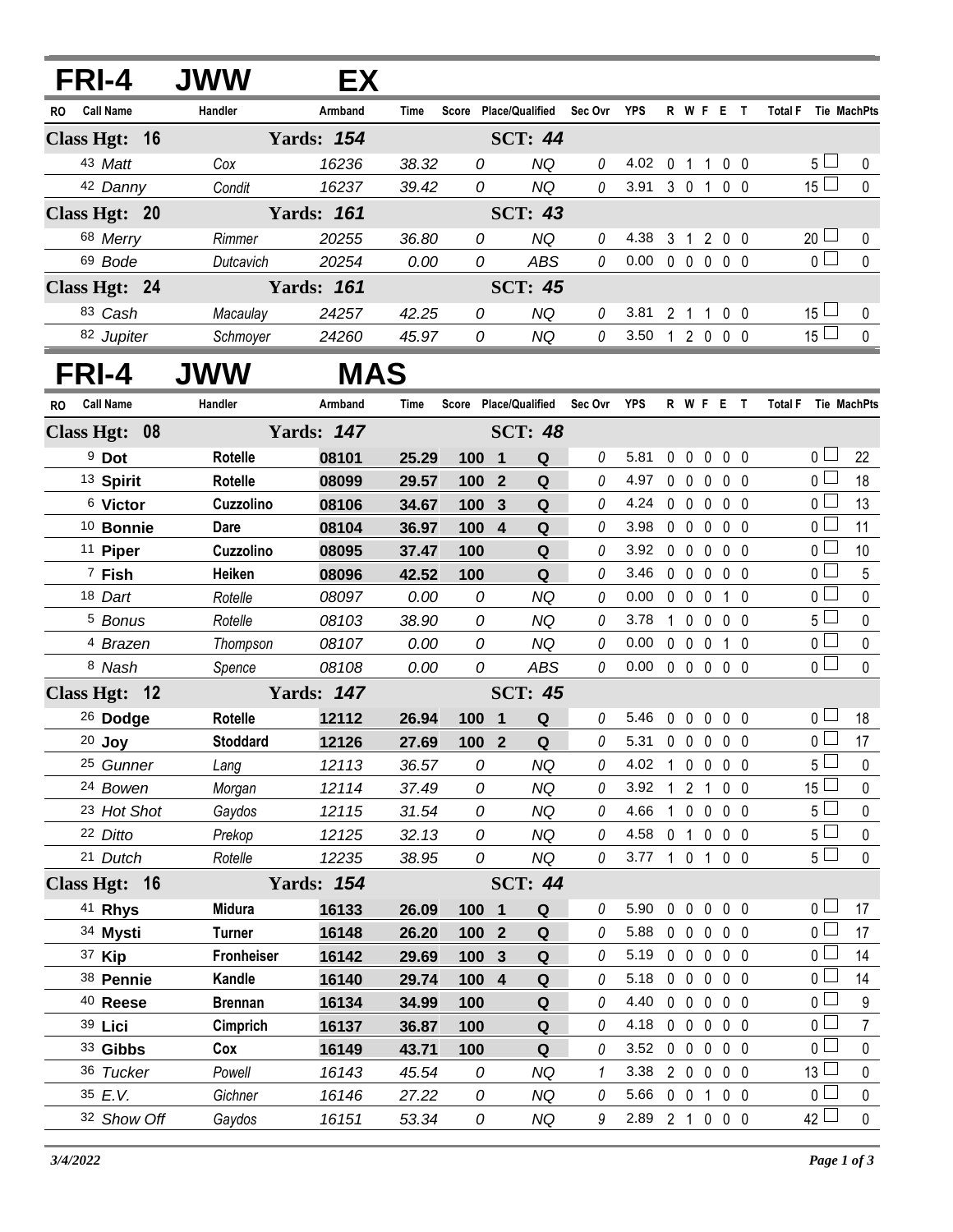|                                    | Class Hgt: 04                       |                      | <b>Yards: 147</b> |                |                               | <b>SCT: 53</b>          |                        |                                   |                        |              |                            |                                 |                          |                                  |                      |
|------------------------------------|-------------------------------------|----------------------|-------------------|----------------|-------------------------------|-------------------------|------------------------|-----------------------------------|------------------------|--------------|----------------------------|---------------------------------|--------------------------|----------------------------------|----------------------|
| RO Call Name                       |                                     | Handler              | Armband           | Time           |                               |                         |                        | Score Place/Qualified Sec Ovr YPS |                        |              |                            | R W F E T                       |                          | Total F Tie MachPts              |                      |
| FRI-4                              |                                     | JWW                  | <b>MASP</b>       |                |                               |                         |                        |                                   |                        |              |                            |                                 |                          |                                  |                      |
|                                    | 74 Oshie                            | Mangels              | 20231             | 43.07          | 0                             |                         | NQ                     | $\theta$                          | 3.74 1 0 0 0 0         |              |                            |                                 |                          | 5 <sub>1</sub>                   | 0                    |
|                                    | Class Hgt: 20                       |                      | <b>Yards: 161</b> |                |                               | <b>SCT: 50</b>          |                        |                                   |                        |              |                            |                                 |                          |                                  |                      |
|                                    | 48 Pepper                           | Mruk                 | 16225             | 40.01          | 0                             |                         | NQ                     |                                   | $0$ 4.02 1 0 0 0 0     |              |                            |                                 |                          | 5 <sub>1</sub>                   | 0                    |
|                                    | Class Hgt: 16                       |                      | <b>Yards: 161</b> |                |                               | <b>SCT: 48</b>          |                        |                                   |                        |              |                            |                                 |                          |                                  |                      |
|                                    | <sup>19</sup> Moxie!                | Wagner               | 08221             | 44.55          |                               | $\overline{0}$          | NQ                     | 0                                 | 3.30 3 0 0 0 0         |              |                            |                                 |                          | $15 \Box$                        | $\bf{0}$             |
|                                    | Class Hgt: 08                       |                      | <b>Yards: 147</b> |                |                               | <b>SCT: 50</b>          |                        |                                   |                        |              |                            |                                 |                          |                                  |                      |
| RO Call Name                       |                                     | Handler              | Armband           | Time           | Score Place/Qualified Sec Ovr |                         |                        |                                   | <b>YPS</b>             |              |                            | R W F E T                       |                          | Total F Tie MachPts              |                      |
| FRI-4                              |                                     | <b>JWW</b>           | EX P              |                |                               |                         |                        |                                   |                        |              |                            |                                 |                          |                                  |                      |
|                                    |                                     |                      |                   |                |                               |                         |                        |                                   |                        |              |                            |                                 |                          |                                  |                      |
|                                    | 84 Titan                            | Keens                | 24C220            | 29.32          | 1001                          |                         | Q                      |                                   | $0$ 5.49 0 0 0 0 0     |              |                            |                                 |                          | 0 <sub>1</sub>                   | 13                   |
|                                    | Class Hgt: 24C                      |                      | <b>Yards: 161</b> |                |                               | <b>SCT: 43</b>          |                        |                                   |                        |              |                            |                                 |                          |                                  |                      |
|                                    | 79 Joseph                           | Koziatek             | 24212             | 0.00           | $\overline{O}$                |                         | ABS                    | $\mathcal O$                      | 0.00 0 0 0 0 0         |              |                            |                                 |                          | $\overline{0}$                   | $\mathbf 0$          |
|                                    | 76 Gibbs                            | Jersey               | 24217             | 48.80          | 0                             |                         | <b>NQ</b>              | 3                                 | 3.30                   |              |                            | 1 0 0 0 0                       |                          | 14                               | $\pmb{0}$            |
|                                    | 81 Declan<br>80 Trudy               | Solakian<br>Carberry | 24206<br>24211    | 33.79<br>29.02 | 0<br>0                        |                         | <b>NQ</b><br><b>NQ</b> | 0<br>0                            | 4.76<br>5.55           |              | $0\quad 0$<br>$0\quad 0$   | 1<br>1                          | $0\quad 0$<br>$0\quad 0$ | 0 <sub>1</sub>                   | $\pmb{0}$            |
|                                    | 75 Tsavo                            | <b>Odgers</b>        | 24218             | 38.64          | 100 <sub>3</sub>              |                         | Q                      | 0                                 | 4.17                   |              | $0\quad 0$                 | $\mathbf{0}$                    | $0\quad 0$               | 0 <sub>1</sub><br>0 <sub>0</sub> | 6<br>$\pmb{0}$       |
|                                    | 77 Connlaodh                        | Moore                | 24214             | 36.01          | 100                           | $\overline{\mathbf{2}}$ | Q                      | 0                                 | 4.47                   |              | 0 <sub>0</sub>             | $\mathbf{0}$                    | $0\quad 0$               | 0 <sub>0</sub>                   | 8                    |
|                                    | 78 Tempo                            | <b>Suter</b>         | 24213             | 33.22          | 100                           | $\overline{\mathbf{1}}$ | Q                      | 0                                 | 4.85                   | $\mathbf 0$  | $\mathbf 0$                | $\mathbf 0$                     | $0\quad 0$               | 0 <sub>1</sub>                   | 11                   |
| <b>Yards: 161</b><br>Class Hgt: 24 |                                     |                      |                   |                |                               |                         |                        |                                   |                        |              |                            |                                 |                          |                                  |                      |
|                                    | 67 Mattie                           | Gereg                | 20154             | 0.00           | 0                             | <b>SCT: 45</b>          | ABS                    | 0                                 | 0.00                   |              |                            | $0\quad 0\quad 0\quad 0\quad 0$ |                          | 0 <sub>0</sub>                   | $\mathbf 0$          |
|                                    | 50 Flirt                            | Nally                | 20203             | 49.14          | 0                             |                         | <b>NQ</b>              | 6                                 | 3.28                   |              | $3 \quad 1$                | $\mathbf{1}$                    | $0\quad 0$               | 38 <sup>1</sup>                  | $\mathbf 0$          |
|                                    | 51 Ruby                             | Merkel               | 20199             | 38.71          | 0                             |                         | NQ                     | 0                                 | 4.16                   | $\mathbf{1}$ | $\mathbf{1}$               | $\mathbf 1$                     | $0\quad 0$               | 10 <sup>L</sup>                  | 0                    |
|                                    | 53 Ben                              | Kramer               | 20186             | 49.95          | 0                             |                         | <b>NQ</b>              | 6                                 | 3.22                   | -1           | 1                          | 1                               | 0 <sub>0</sub>           | 28 L                             | $\mathbf 0$          |
|                                    | 54 Emma                             | Gechter              | 20183             | 53.38          | 0                             |                         | NQ                     | 10                                | 3.02                   | 1            | $\mathbf{1}$               | 0                               | $0\quad 0$               | 40 l                             | 0                    |
|                                    | 56 Ghost                            | Patrick              | 20178             | 42.41          | 0                             |                         | <b>NQ</b>              | 0                                 | 3.80                   | $\mathbf 1$  | 1                          | 0                               | $0\quad 0$               | 10 <sup>2</sup>                  | $\mathbf 0$          |
|                                    | 55 Tessa                            | Turner               | 20177             | 36.42          | 0                             |                         | <b>NQ</b>              | 0                                 | 4.42                   | 1            | $\overline{0}$             | $\mathbf{1}$                    | $0\quad 0$               | 5                                | 0                    |
|                                    | 57 Fever                            | Westcott             | 20175             | 35.17          | 0                             |                         | <b>NQ</b>              | 0                                 | 4.58                   | -1           | $\mathbf{2}$               | $\mathbf 0$                     | $0\quad 0$               | $15\perp$                        | 0                    |
|                                    | 59 Shelby                           | Ayers                | 20172             | 31.36          | 0                             |                         | <b>NQ</b>              | 0                                 | 5.13                   | $\mathbf{1}$ | $\mathbf 0$                | 0                               | $0\quad 0$               | 5 l                              | 0                    |
|                                    | 60 Blake                            | Murdock              | 20171             | 34.97          | 0                             |                         | <b>NQ</b>              | 0                                 | 4.60                   |              | 2 <sub>2</sub>             | 0                               | $0\quad 0$               | 20 <sub>2</sub>                  | 0                    |
|                                    | 61 Emily                            | McGuigan             | 20170             | 30.98          | 0                             |                         | <b>NQ</b>              | 0                                 | 5.20                   | 1            | $\mathbf 0$                | $\mathbf{1}$                    | $0\quad 0$               | $5^{\perp}$                      | $\mathbf 0$          |
|                                    | 62 Chick                            | Mosner               | 20169             | 46.28          | 0                             |                         | <b>NQ</b>              | 3                                 | 3.48                   | -1           | $\mathbf{2}$               | $\mathbf 0$                     | $0\quad 0$               | 24 $\Box$                        | $\mathbf 0$          |
|                                    | 64 Nitro                            | Chernack             | 20161             | 36.20          | 0                             |                         | <b>NQ</b>              | 0                                 | 4.45                   |              | 0 <sub>1</sub>             | $\mathbf 0$                     | $0\quad 0$               | 5 l                              | $\mathbf 0$          |
|                                    | 65 O'Neill                          | Keeshen              | 20158             | 36.52          | 0                             |                         | <b>NQ</b>              | 0                                 | 4.41                   | 1            | $\mathbf 0$                | 1                               | 0 <sub>0</sub>           | 5 <sup>L</sup>                   | $\mathbf 0$          |
|                                    | 49 Indiana Bones Rooney<br>66 Oskar | Patrick              | 20245<br>20156    | 36.52<br>31.60 | 100 4<br>0                    |                         | Q<br><b>NQ</b>         | 0<br>0                            | 4.41<br>5.09           | 1            | $0\quad 0$<br>$\mathbf{1}$ | $\mathbf{0}$<br>$\mathbf{1}$    | $0\quad 0$<br>$0\quad 0$ | 10 <sup>1</sup>                  | 0                    |
|                                    | 58 Champ                            | <b>Marden</b>        | 20174             | 30.63          | 100                           | $\mathbf{3}$            | Q                      | 0                                 | 5.26                   |              | $0\quad 0$                 | $\mathbf 0$                     | $0\quad 0$               | 0 L<br>0 <sup>2</sup>            | 12<br>$6\phantom{1}$ |
|                                    | <sup>52</sup> Jem                   | <b>Samuels</b>       | 20191             | 28.07          | 100                           | $\overline{2}$          | $\mathbf Q$            | 0                                 | 5.74                   | $\mathbf 0$  | $\mathbf 0$                | 0                               | $0\quad 0$               | 0 <sub>0</sub>                   | 14                   |
|                                    | 63 Finnick                          | <b>Heck</b>          | 20165             | 24.77          | 100                           | $\overline{\mathbf{1}}$ | Q                      | 0                                 | 6.50                   |              |                            | $0\quad 0\quad 0\quad 0\quad 0$ |                          | 0 <sub>0</sub>                   | 18                   |
|                                    | Class Hgt: 20                       |                      | <b>Yards: 161</b> |                |                               | <b>SCT: 43</b>          |                        |                                   |                        |              |                            |                                 |                          |                                  |                      |
|                                    | $31$ $Ive$                          | <b>Buchma</b>        | 16153             | 30.70          | 0                             |                         | <b>NQ</b>              | 0                                 | $5.02 \quad 0 \quad 1$ |              |                            |                                 | $0\quad 0\quad 0$        | $5\Box$                          | $\mathbf 0$          |
|                                    | 30 Joey                             | Condit               | 16152             | 28.30          | 0                             |                         | NQ                     | 0                                 | 5.44 0 0 1 0 0         |              |                            |                                 |                          | 0 <sub>1</sub>                   | 0                    |
|                                    |                                     |                      |                   |                |                               |                         |                        |                                   |                        |              |                            |                                 |                          |                                  |                      |